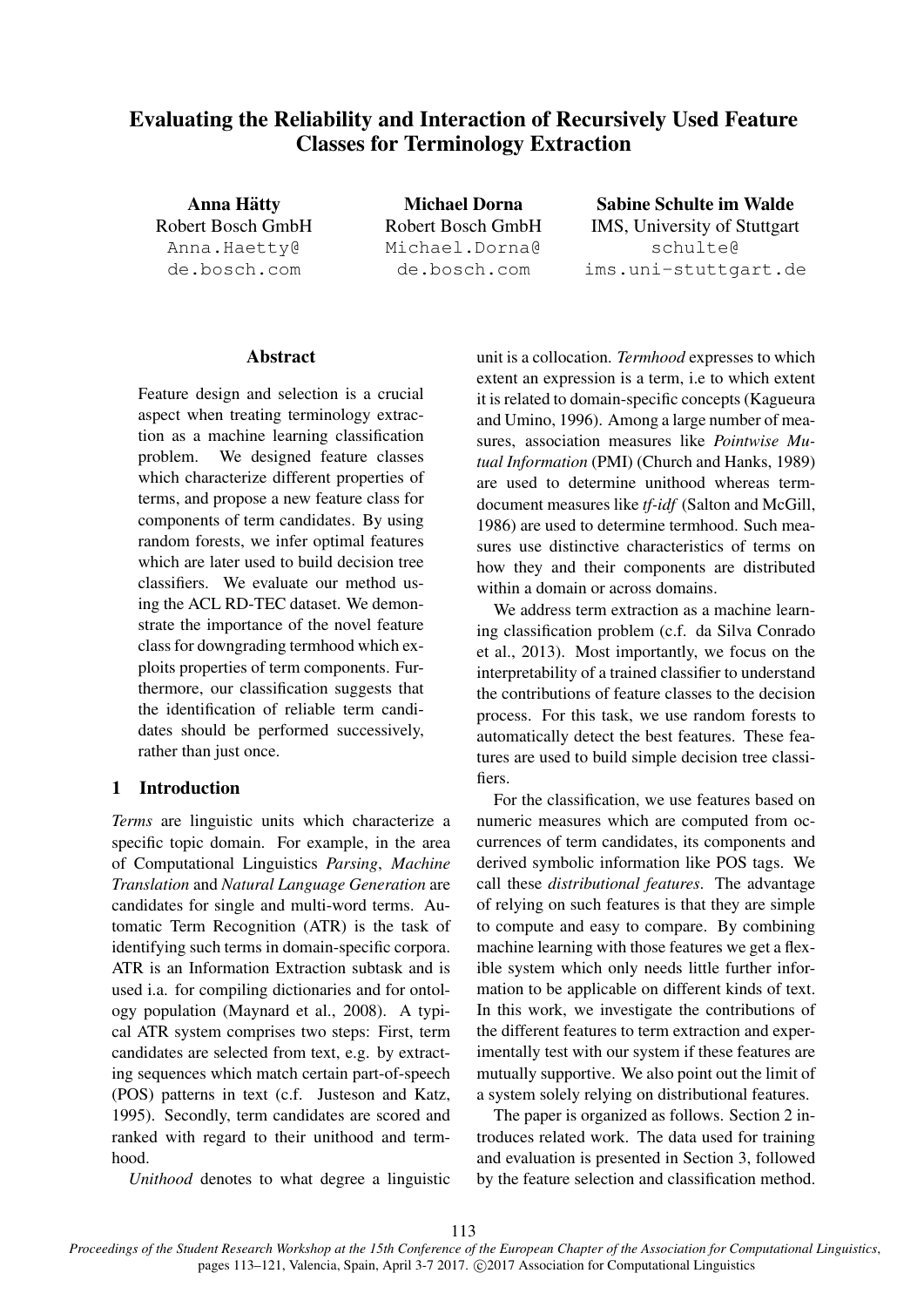Our feature classes are motivated and defined in Section 4. In Section 5, we investigate the design of our models with a subsequent presentation of experiments and evaluation results in Section 6. In Section 7, we present a second experiment with term candidates which share a component to further explore their contribution to termhood.

# 2 Related Work

There are several studies investigating linguistic and numeric features, machine learning or a combination of both to extract collocations or terms. Pecina and Schlesinger (2006) combined 82 association measures to extract Czech bigrams and tested various classifiers. The combination of measures was highly superior to using the best single measure. Ramisch et al. (2010) introduced the *mwetoolkit* which identifies multi-word expressions from different domains. The tool provides a candidate extraction step in advance, descriptive features (e.g. capitalisation, prefixes) and association measures can be used to train a classifier. The latter ones are extended for multi-word expressions of indefinite length and only comprise measures which do not depend on a contingency table. Karan et al. (2012) extract bigram and trigram collocations for Croatian by relying on association measures, frequency counts, POS-tags and semantic similarities of all word pairs in an *n*-gram. They found that POS-tags, the semantic features and PMI work best. With regard to terms, Zhang et al. (2008) compare different measures (e.g. tf-idf) for both single- and multi-word term extraction and use a voting algorithm to predict the rank of a term. They emphasize the importance of considering unigram terms and the choice of the corpus. Foo and Merkel (2010) use RIPPER (Cohen, 1995), a rule induction learning system to extract unigram and bigram terms, by using both linguistic and numeric features. They show that the design of the ratio of positive and negative examples while training governs the output rules. Da Silva Conrado et al. (2013) investigate features for the classification of Brazilian Portuguese unigram terms. They use linguistic, statistical and hybrid features, where the context and the potential of a candidate representing a term is investigated. Regarding the features, they find tf-idf essential for all machine learning methods tested.

# 3 Data and Classification Method

### 3.1 Corpus and Gold Standard

The underlying data set for the experiments is the ACL RD-TEC  $1.0<sup>1</sup>$ , a corpus designed for the evaluation of terminology extraction in the area of Computational Linguistics (Zadeh and Handschuh, 2014). It extends ACL ARC, an automatically segmented and POS-tagged corpus of 10,922 ACL publications from 1965 to 2006. ACL RD-TEC adds a manual annotation of 22,044 valid terms and 61,758 non-terms. The term annotations are further refined with a labeling of terminology terms which are defined as means to accomplish a practical task, like methods, systems and algorithms used in Computational Linguistics. We take the valid terms as our gold standard terms. We cleaned the corpus by applying a language detection tool (*langdetect*<sup>2</sup>) to each sentence, in order to remove sentences which are too noisy. A drawback of the corpus is that about 42,000 sentences could not be connected to a document. Thus, if no document was found for a certain term, its term-document measures were set to a default value outside of a feature's range, or to an extreme value.

# 3.2 Feature Reduction and Classification

Unigrams, bigrams and trigrams which appear at least ten times in the text are extracted from the corpus as term candidates. For all candidates, features are computed (see Section 4). As a preprocessing step, a random forest classifier (Breiman, 2001) with 100 estimators is used for feature reduction. To prevent overfitting, each of these decision trees is trained on a subset of the data, and a randomly chosen subset of features (here the square root of the number of features) is considered for splitting a node. Considering all internal decision trees, the contribution of the features to the classification is evaluated and averaged. In this way, we get good estimates of the importances of each feature and can use them for feature reduction: the classifier returns the importance scores for the features, and feature selection is performed by only taking those features whose score is greater than the mean. Subsequently, a decision tree classifier (Breiman et al., 1984) is trained with those features that provide a single representation for the decisions. The training set

<sup>1</sup> http://atmykitchen.info/nlp-resource-tools/the-acl-rd-tec 2 https://pypi.python.org/pypi/langdetect?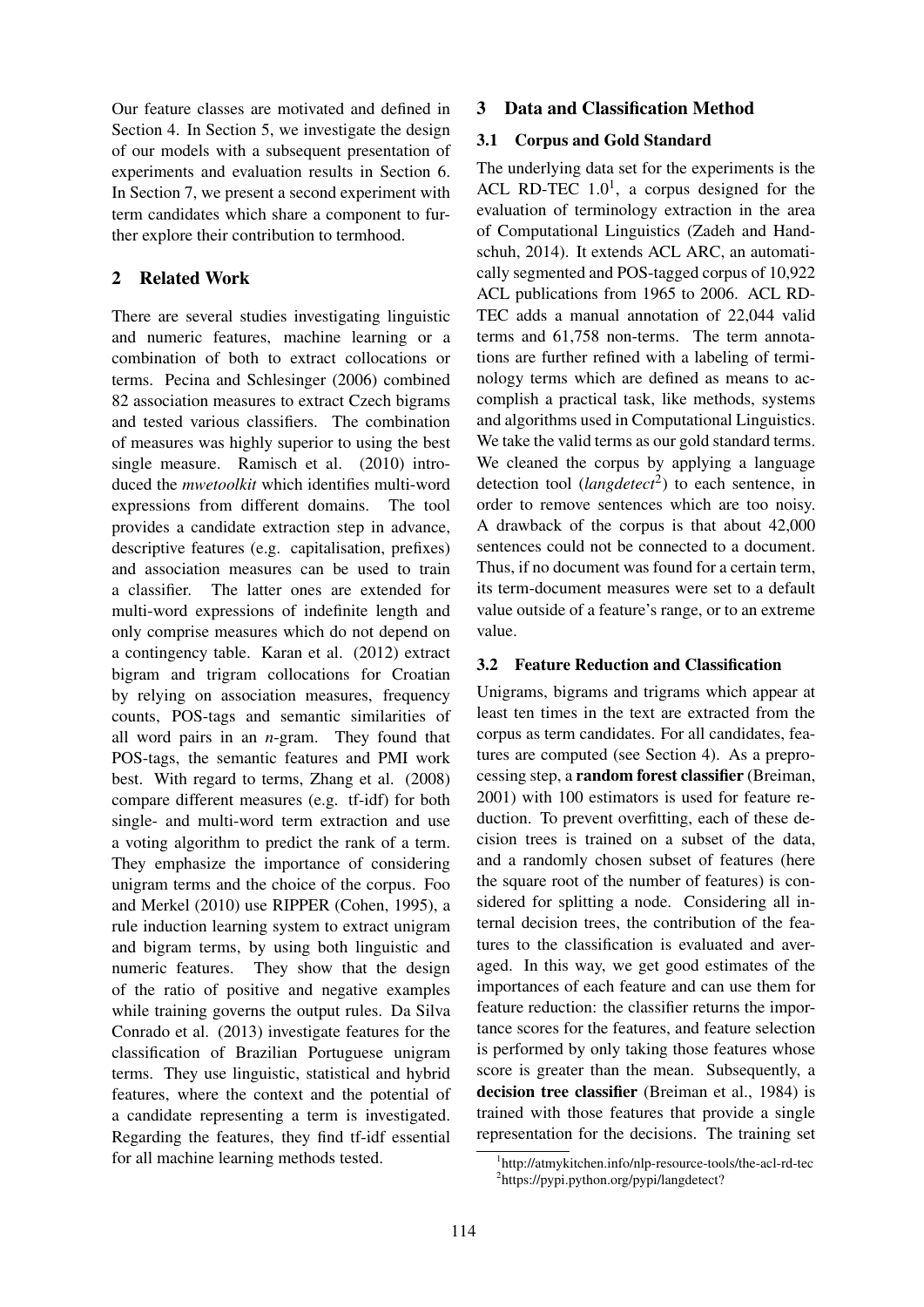was balanced for terms and non-terms to prevent a bias in the classifier. In the first step, everything which is not marked as term is treated as non-term. We only allowed POS patterns also occurring in the term class and chose randomly to get a representative sample of non-terms. In the second step, we use the explicitly annotated non-term class.

Both classifiers produce binary decision trees and an optimized version of the CART algorithm<sup>3</sup> is used.

As split-criterium for the decision trees we used *entropy* and we only allowed trees to evolve up to five levels, since otherwise they overfit. In addition, trees are very difficult to understand when getting deeper than five levels and we explicitly chose decision trees because of their clear interpretability. For the interpretation and evaluation in the following, the construction of the final decision trees for each *n*-gram and their classification performances will be used.

# 4 Feature Classes

A salient attribute of terms is how they distribute in text. Our feature classes are motivated by three perspectives on that: a) measuring unithood involving the distribution of term candidates and their components, b) measuring termhood involving candidate term distributions in different texts and c) recursively measuring unithood and termhood of term candidate components independently of each other. Concerning the classes defined in the following, point a) is covered by the *association measures*, b) by *term-document* and *domain specificity measures* and c) by the *features of components*. In addition, we designed *count-based measures* and a *linguistic feature* to address unithood and termhood. However, we expect them to be weaker than the feature classes of a) and b) since they do not relate two distributions. They merely serve for filtering, ruling out very unlikely term candidates.

Term-Document Measures (TD) The termdocument measures deal with the distribution of term candidates in certain documents and contrast it to their distribution in the whole corpus. It is assumed that terms appear more frequently in only a few documents. We include a range of features dealing with that contrast: variants of tf-idf (Salton and McGill, 1986), i.e. *tf-idf* (without logarithm),

*tf-logged-idf* for the document in which the term candidate occurs most often. Furthermore, *corpus maximum frequency* and *corpus maximum frequency & term average frequency (cmf-taf)* as defined in Tilley (2008), and *term variance* and *term variance quality* as described in Liu et al. (2005) are used. Da Silva Conrado et al. (2013) describe the latter features as useful for term extraction. In addition, we experimented with features describing the relative occurrence of a term in a document or the corpus. For example, the percentiles of document or corpus frequencies are used as features, to which the frequency of the term under consideration can be assigned. Another example is the percentile of the document with the term candidate's first position. In the later experiments, these features are assigned little weight by the classifiers which is why we will not go into further detail regarding them.

Domain Specificity Measures (DS) Measures of domain specificity treat the occurrence of a term in a general corpus and relate it to its occurrence in a domain-specific one. As domain-specific corpus, we simply chose the document with the most frequent occurrence of a term candidate. By doing that, the problem is omitted that the vocabulary of these corpora differs too drastically due to aspects of style. As features *weirdness ratio for domain specificity, corpora-comparing loglikelihood (corpComLL), term frequency inverse term frequency (TFITF)* and *contrastive selection of multi-word terms (CSmw)* are used (as defined in Schäfer et al., 2015).

Association Measures (AM) Association measures express how strongly words are associated in a complex expression, they measure unithood. 27 association measures defined in Evert (2005) were computed for bigrams, for example *Local Mutual Information (LocalMI)* and *Maximum Likelihood Estimation (MLE)*. For trigrams, we selected nine association measures (*MLE, PMI, Dice, Tscore, Poisson-Stirling, Jaccard,* χ 2 *, Simple Log Likelihood* and *true MI*) which are described as useful for trigram association in Lyse and Andersen (2012), Ramisch et al. (2010) and the *nltk*documentation <sup>4</sup> .

Count-based Measures (Count) Wermter and Hahn (2006) compare co-occurrence frequencies

<sup>3</sup>http://scikit-learn.org/stable/ modules/tree.html#tree

<sup>4</sup>www.nltk.org/ modules/nltk/metrics/association.html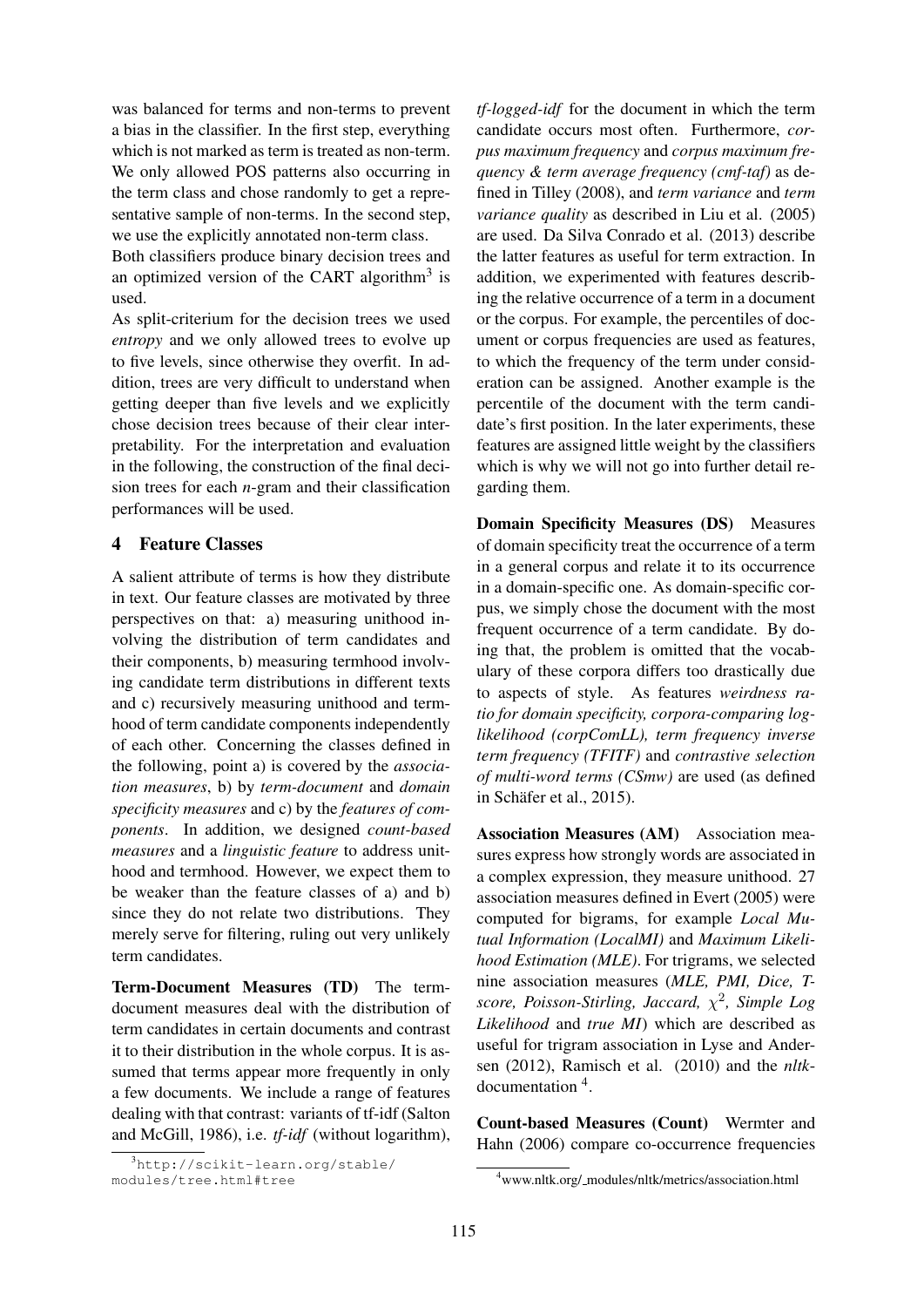and association measures and show that not association measures but only linguistically motivated features outperform frequency counts for collocation and terminology extraction. Therefore *frequencies* of the term candidates are included in the feature set. As described, we do not consider them as being as powerful as association measures (and they only play a minor role in our later models). The second count-based measure is *word length*.

Linguistic Feature (Ling) As linguistic feature, *Part-Of-Speech*-tags (POS) of the candidates are used to represent distributions over POS patterns.

Features of Components (Comp) The components of a term phrase have frequently played a role in termhood extraction (e.g. Nakagawa and Mori, 2003; Zhang et al., 2012). Our approach differs from the previous ones by adding all feature information of the candidate term components to the candidates's feature set. I.e., for bigrams the features of its unigrams, and for trigrams the features of its uni- and bigrams are included. The features will be characterized with the following scheme: [POSITION IN TERM]-[COMPONENT IS A UNI- OR BIGRAM]-[FEATURE]. Examples would be *0-uni-CSmw* denoting the CSmw-feature for the first word X in bigram XY or *1-bi-CSmw* denoting the CSmw-feature for second bigram YZ in trigram XYZ. *1-bi-POS != NN NN* expresses that the second bigram YZ in trigram XYZ does not consist of nouns.

| <b>Class</b> |           | 2.3       | <b>Feature Examples</b>           |
|--------------|-----------|-----------|-----------------------------------|
| <b>TD</b>    | $\ddot{}$ | $\pm$     | tf-idf, cmf-taf, term variance    |
| DS           | $\pm$     | $^{+}$    | weirdness ratio, corpComLL, TFITF |
| AM           |           | $+$       | PMI, LocalMI, Chi2                |
| Count        | $^{+}$    | $+$       | frequency, word length            |
| Ling         | $+$       | $^{+}$    | POS pattern                       |
| Comp         |           | $\ddot{}$ | 0-uni-POS, 1-bi-tf-idf            |

Table 1: Overview of Feature Classes

An overview of the classes is given in Table 1. The labels 1, 2 and 3 in the table denote uni- to trigrams, *+* and *-* express if a class can be applied or not. For unigram terms (SWT) not all feature classes can be applied.

# 5 Inspecting the Models

Combining all previously mentioned features with our classification method (i.e. unigrams, bigrams and trigrams) provides three decision trees. For



Figure 1: Decision Tree for Unigrams

ease of visualization and interpretation, only the first three decision levels are shown in the following figures (Figures 1 to 3). The tree is only allowed to evolve further if the distinction between terms and non-terms could not be made to that point. Furthermore, splitting a node is stopped if there are less than 10 elements in a leaf for one of the classes (even if the tree limit has not been reached yet).

Unigrams The decision tree for unigram classification based on 1608 unigram terms and nonterms is shown in Figure 1. Term variance quality and term variance best classify terms; In the resulting leaf node (rightmost node) 90% of the 324 elements are correct terms. When looking at the false positives in that node, it is striking that the few non-terms remaining in that class are unexpectedly "usual" (*'czech', 'newspaper', 'chain', 'travel', 'situation'*). The reason for this unexpected classification might result from the context in which the study is conducted: there might be papers which are limited to Czech data or only to newspaper texts.

The construction of the whole decision tree reveals that the classifier tries to identify clear-cut sets of terms using decision thresholds with extreme values. Following the path on the righthand side, the subset of elements with the highest termhood scores is isolated. If the term-document measure values are not distinctive anymore (taking left branches) non-terms are singled out by filtering via word length. The less distinctive termhood measures are, the less word length is limited on filtering extremely short and therefore extremely unlikely term-candidates. This is an on-demand filtering step: term candidates are not only filtered in advance, but the threshold is adjusted to how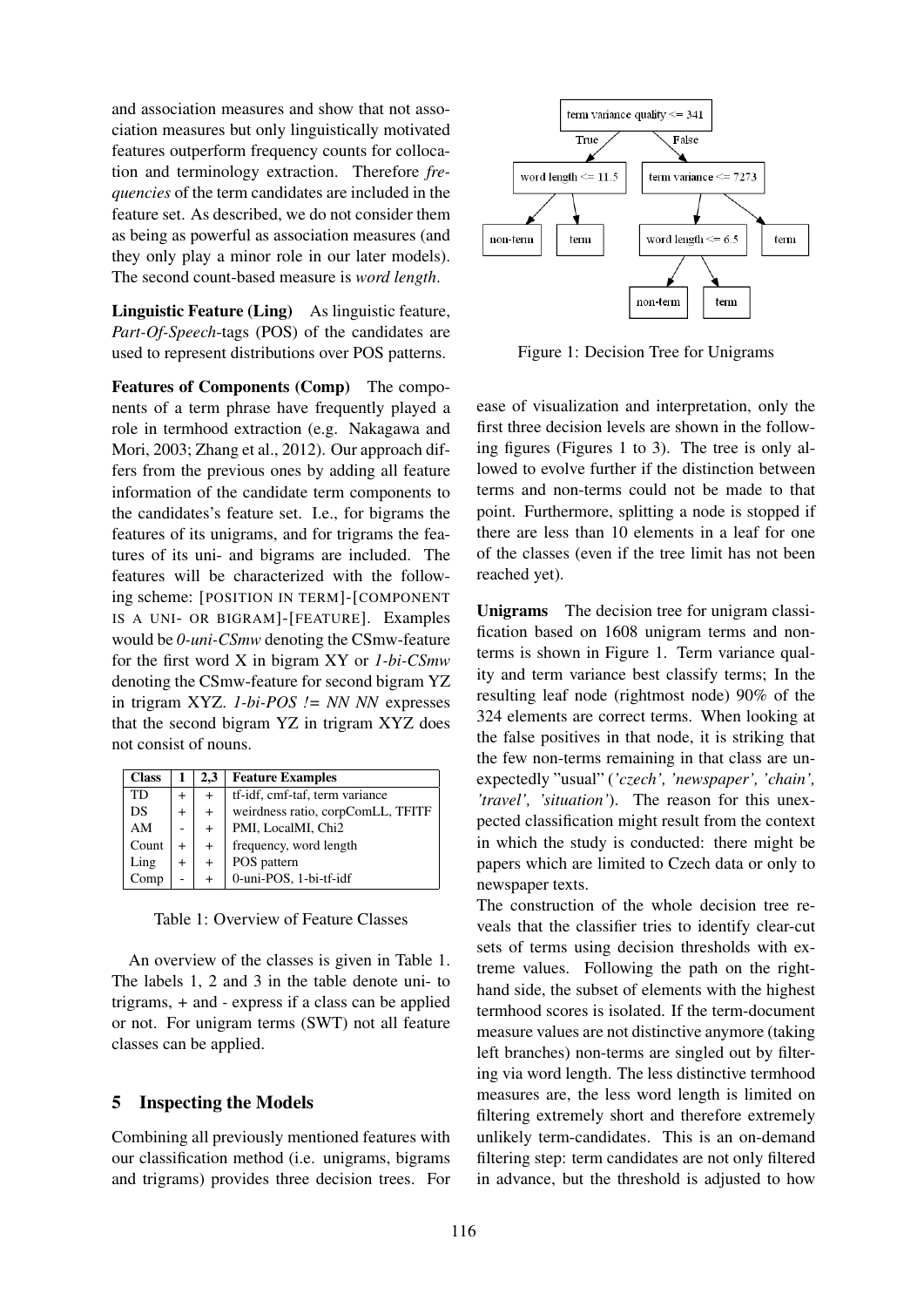

Figure 2: Decision Tree for Bigrams



Figure 3: Decision Tree for Trigrams

significant the termhood measures are.

Bigrams The decision tree for the 10,562 extracted bigram candidates is depicted in Figure 2. Features for the first component like 0-uni-CSmw are good indicators for termhood. When inspecting how the bigrams are distinguished by the root node it seems that if the first word of a bigram is a general-language word, the whole bigram is unlikely to be a term. There are quite obvious examples like *this specification, the parser, a hurry* or *another expression* but also more interesting ones like *earlier paper, particular cluster* or *general scheme*. Nevertheless, in other term leaves there are still quite a few expressions whose first words are not terminological (e.g. *simple formalism, common description, good hypothesis*), so there is still room for improvement.

Trigrams The decision tree for trigram classification of 1706 trigram candidates is shown in Fig-

ure 3. The association measure  $\chi^2$  (*Pearson's chisquared test*; c.f. Evert, 2005) is by far the most important feature here and the sets are nearly completely distinguished by that feature. Thus, unithood nearly merges to termhood here. Besides that, it is again striking that expressions with nonterminological first components are ruled out correctly by the system, e.g., *possible syntactic category*, *other natural language*, *new grammar formalism*. There are also misclassifications (false negatives) like *first order logic*. The rightmost path produces the purest right-most node compared to all previous ones for uni- and bigrams: 94% of the 636 elements are correct terms.

Comparison Across the decision trees different features dominate the tree, which shows that uni-, bi- and trigram terms behave differently and should be treated differently. Nevertheless, they have in common that the trees are dominated by termhood and unithood features and that features for filtering noise like POS patterns and word length occur lower in the tree. This supports the already mentioned claim that several filtering steps should be performed at different stages of the classification. As a second commonality, the trees combine features from various classes in their first decision steps. Especially in the rightmost path, in which terms are separated best in the experiments, term-document measures, association measures and domain-specificity measures of components are combined. This shows that features from different feature classes interact for achieving a good result.

### 6 Experiments and Results

Our system is implemented in Python. For the classifications, we used the *RandomForestClassifier* and the *DecisionTreeClassifier* which are included in the Python module *sklearn* (Pedregosa et al., 2011).

Baselines For each *n*-gram class, the bestworking feature is chosen as a baseline. These are the root nodes of the decision trees for all features because these ones are chosen first, given that they make the best decision. The baselines are *term variance quality* for unigrams, *0-uni-CSmw* for bigrams and *Chi2* for trigrams.

Performance of Individual Feature Classes As a first evaluation step, the different feature classes are compared. For that, decision trees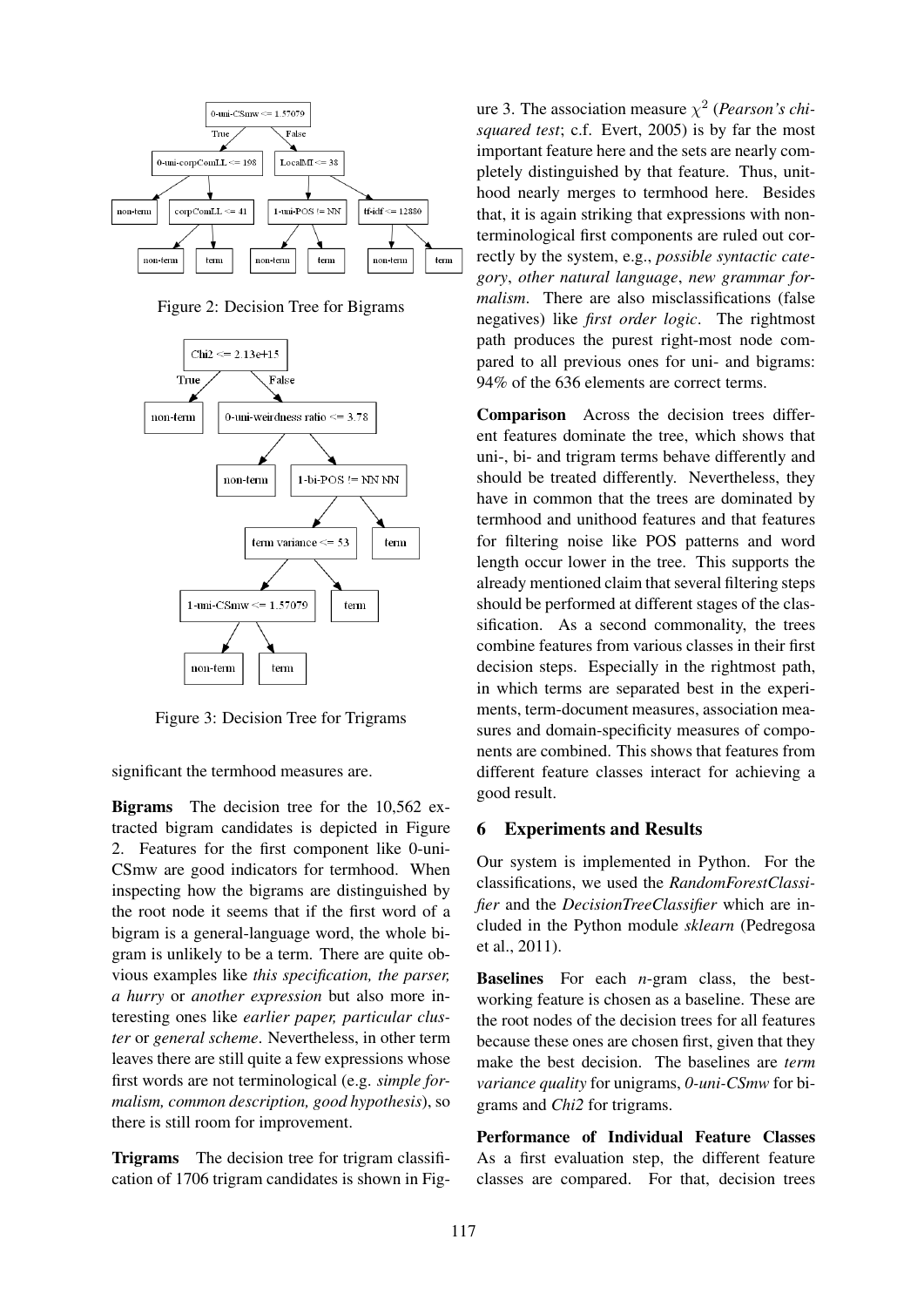are separately trained for each feature class. We do 10-fold cross-validation with a balanced set of terms and non-terms in every step. The performances of the different classes for unigrams, bigrams and trigrams are shown in Table 2. When considering the overall results (F1-score), it is striking that for bigrams and trigrams the component features (Comp) achieve the best score, middle-ranking groups are the count-based features (Count) and the linguistic feature (Ling), and the term-document (TD) and domain-specific features (DS) are in the lower area. This is quite a surprising result since these are the termhood features and therefore the ones to be expected to perform best. For unigrams, in contrast, term-document features and domain specificity are good indicators for classification. However, when considering precision, the domain specificity features lag behind. They do not seem to be competitive to term-document metrics in that respect. All in all, domain specificity features do not reach the expected performance here. This is an interesting result because when the domain specificity features are used for the components of an *n*-gram they appear in the upper part of the tree. We conclude that the features for domain specificity applied to components receive the unexpected application of downgrading the termhood of a term candidate if a component under consideration is unlikely to be terminological.

| <b>Feat. Class</b> | TD   | DS   | Assoc | Count | Ling | Comp |  |
|--------------------|------|------|-------|-------|------|------|--|
| <b>Unigrams</b>    |      |      |       |       |      |      |  |
| Precision          | 0.75 | 0.67 |       | 0.73  | 0.63 |      |  |
| Recall             | 0.71 | 0.73 |       | 0.66  | 0.81 |      |  |
| F1-Score           | 0.72 | 0.70 |       | 0.69  | 0.70 | -    |  |
| <b>Bigrams</b>     |      |      |       |       |      |      |  |
| Precision          | 0.72 | 0.65 | 0.72  | 0.73  | 0.67 | 0.73 |  |
| Recall             | 0.71 | 0.79 | 0.65  | 0.79  | 0.88 | 0.88 |  |
| F1-Score           | 0.71 | 0.71 | 0.68  | 0.76  | 0.76 | 0.80 |  |
| <b>Trigrams</b>    |      |      |       |       |      |      |  |
| Precision          | 0.67 | 0.59 | 0.85  | 0.75  | 0.80 | 0.88 |  |
| Recall             | 0.72 | 0.72 | 0.96  | 0.82  | 1.0  | 0.97 |  |
| F1-Score           | 0.69 | 0.65 | 0.90  | 0.78  | 0.89 | 0.92 |  |

Table 2: Precision, Recall and F1-Scores for Feature Classes

Evaluating All Features As a last step, we evaluate if the combination of different features outperforms the best single feature. For that we do 10-fold cross-validation with a balanced set of terms and non-terms in every step. The results are shown in Table 3. All systems which combine features outperform the baselines. In

addition, they also outperform the best systems which only use one feature class at a time (Table 2). All these improvements are significant,  $5$ except for the comparison of the overall model for trigrams to the model of its best-working class (*features of components*). This shows that a combination is not only superior to a baseline but also information from several classes is needed. Term recognition works best for trigrams and is most difficult for unigrams.

| <b>Method</b>   | Precision | Recall | <b>F-score</b> |
|-----------------|-----------|--------|----------------|
| <b>Baseline</b> | 0.62      | 0.85   | 0.70           |
| Unigrams        | 0.75      | 0.79   | 0.77           |
| <b>Baseline</b> | 0.60      | 0.89   | 0.72           |
| <b>Bigrams</b>  | 0.78      | 0.87   | 0.81           |
| <b>Baseline</b> | 0.84      | 0.97   | 0.90           |
| Trigrams        | 0.89      | 0.96   | 0.93           |

Table 3: Results

### 7 The Relevance of the Component Class

In the previous experiments we investigated how terms can be distinguished from candidates in the scientific text which are restricted by POS but which are otherwise randomly chosen. For bigrams and trigrams, the component class performs best. Since the components of candidate terms seem to have a major influence on their termhood, we further investigate the components. For that, candidates are not chosen randomly anymore, but are taken from the class explicitly annotated as non-terms by Zadeh and Handschuh (2014). The reason for this is that the elements of the provided annotated term and non-term expressions have identical components in many cases. Like that term candidates with components which are not uniquely terminological or non-terminological are used for training the classifier. Subsets of the classes are compared three times: Only those elements are allowed where either the first, the second or the third component (in case of trigrams) appears in both classes. The results are presented in Table 4.

The results indicate that a clearly terminological or non-terminological first component has more effect on the termhood of the whole expression than for the last component. If the first component is fixed and thus is not relevant for scoring termhood, results decrease.

 ${}^5\chi^2$ , p<0.01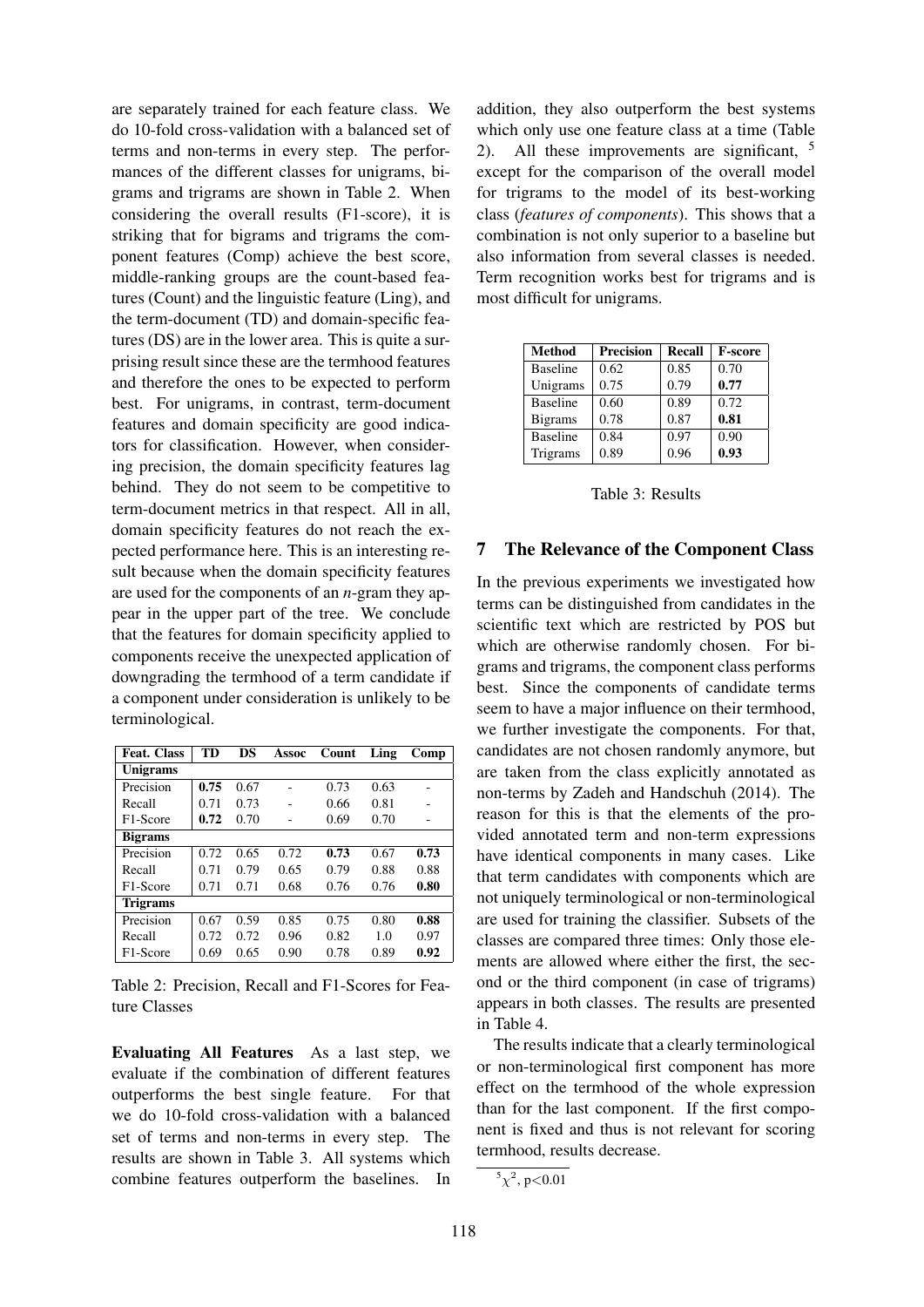|                                                                      | <b>Bigrams</b> |                  |    | <b>Trigrams</b> |                      |    |
|----------------------------------------------------------------------|----------------|------------------|----|-----------------|----------------------|----|
| <b>Feature Class</b>                                                 | $\mathbf{P}$   |                  | F1 | P               |                      | F1 |
| last component $\parallel$ 0.69 0.83 0.76 $\parallel$ 0.76 0.77 0.76 |                |                  |    |                 |                      |    |
| mid component $\ $ -                                                 |                |                  |    |                 | $0.73$ 0.75 0.74     |    |
| first component $\parallel$                                          |                | $0.66$ 0.70 0.68 |    |                 | $0.73$ $0.71$ $0.72$ |    |

Table 4: Results for identical elements for different components in term- and non-term class

This is also reflected in the decision trees: For identical heads, the most important feature is the component feature of the first unigram and of the first bigram. For identical modifiers no component feature is chosen as most important feature.

### 8 Discussion and Future Work

There are two main points why a system like ours only based on distributions reaches its limit. One aspect is the unexpected fluctuations of generallanguage terms shown especially for unigram term extraction. We found words being classified as terms because they often appear in the context of a special experimental setting. Secondly, our results show that it is harder for such a system to distinguish term candidates with shared components than to distinguish terms from a representative part of the other in-domain text as done in the first experiment (Table 3 vs. Table 4).

However, the advantages of our model suggest that it can be applied to extract terms from forum text, a topic which has not received much attention yet. The information used in the model, the features and their application on components of the term candidates, can be easily computed on the text and additional resources are not necessarily needed. Another advantage of our model is that it is dynamic. Uni-, bi- and trigrams are quite different in nature which is reflected in the models. It filters improbable term candidates by making several decision steps adapted to the data seen in training. Thus, we might not need a preprocessing step to filter good candidates. In both experiments, with and without an explicitly annotated non-term class, applying the features to components of the candidates improves the extraction. We find that especially the features for the first parts, mostly the modifier, are good dividers for the term and the non-term class. Since the number of non-terminologic modifiers (like judging adjectives) will be higher in forum texts, this aspect will be a further advantage.

### 9 Conclusion

In this work, term extraction was approached as a classification problem using uni-, bi- and trigram term candidates. We used a decision tree classifier to model term recognition with focus on the distribution of terms and of its components in text. Different classifier setups were compared: classifiers for the single best feature, different feature classes and a combination of all features. In each of those steps classification improves. Neither a feature class nor a special feature constantly dominates the classification in all models. The construction of the decision trees reveals that there is an interaction of features of different classes. Features from the most adequate classes to recognize terms, i.e. features which measure termhood and unithood, interact to find the purest term class.

The resulting decision trees from the experiments indicate that there should not be a rigid pipeline of two steps, where candidate extraction and filtering noise comes first, and subsequently the terms should be scored and ranked. Our results indicate that there should rather be an on-demand filtering step, where filtering is performed successively during the classification and the threshold for ruling out extremely unlikely candidates is adjusted to the decisions made before.

The most interesting finding is that measures of domain specificity perform unexpectedly low for bigram and trigram recognition but when being applied to their unigram components they appear in the upper parts of the tree. When looking into the data, the reason for this seems to be that there is a downgrading of multi-word term candidate phrases (bigrams and trigrams) if a component (preferably the first) is too common to belong to a term. A second experiment, in which we compare term candidates with shared components confirms this finding. The components of terms are addressed in several studies (Erbs et al, 2015; Frantzi el al., 2000; Nakagawa and Mori,2003; Zhang et al., 2012), but to our knowledge this aspect of termhood has not been considered yet.

Since our model is flexible and the feature selection easily adapts to different types of text data, we plan to apply it to forum texts and see how the results differ from the ones in this study. In addition, we aim to explore whether the results are reproducible for terms from other technical domains.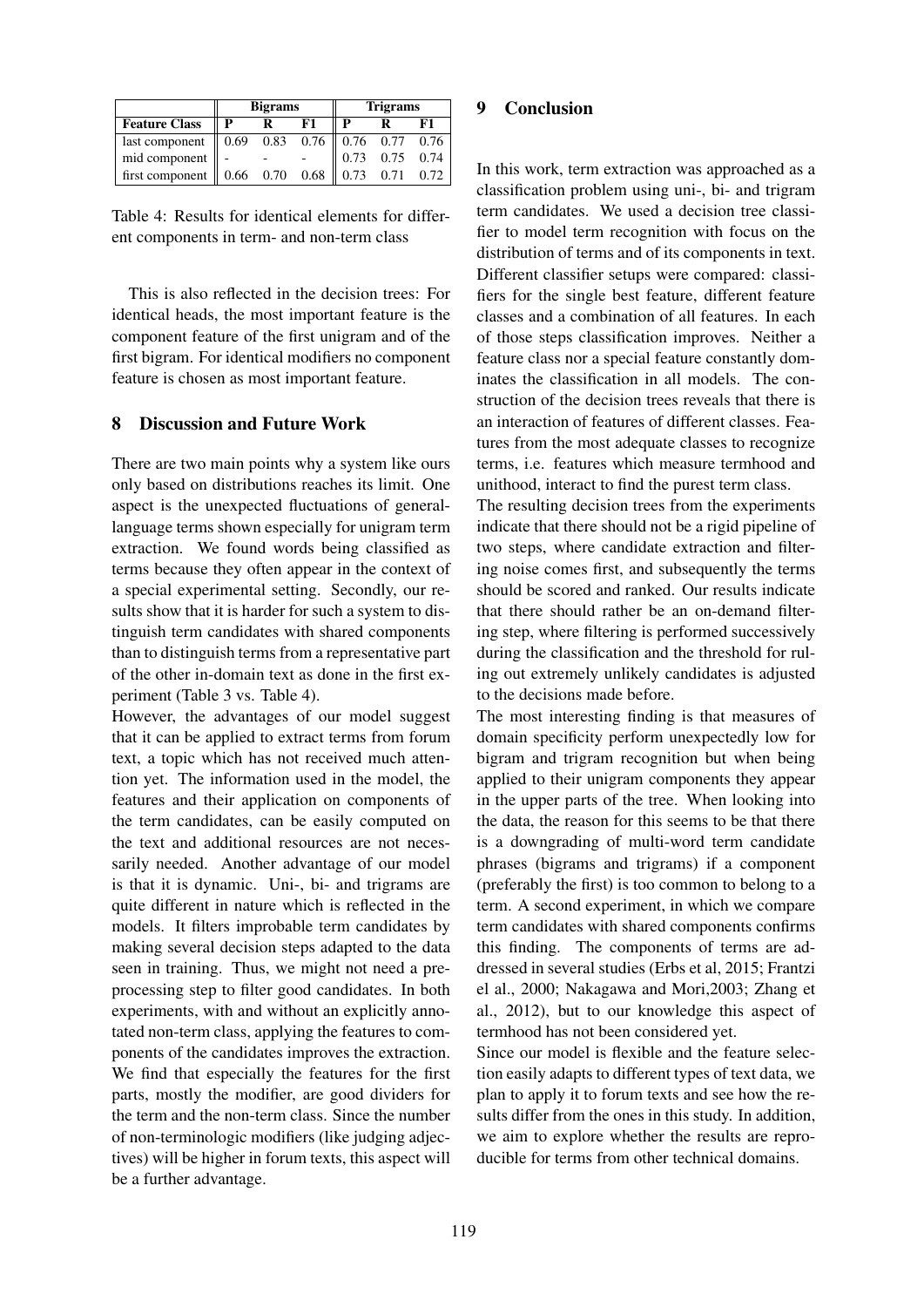#### References

- Leo Breiman, Jerome Friedman, Richard Olshen, and Charles Stone. 1984. Classification and Regression Trees. Wadsworth Publishing Company, Belmont, CA.
- Leo Breiman. 2001. Random Forests. *Machine Learning*, 45(1):5-32.
- Kenneth W. Church and Patrick Hanks. 1990. Word Association Norms, Mutual Information, and Lexicography. In *Proceedings of the 27th Annual Meeting of the Association for Computational Linguistics*, pages 76-83, Vancouver, British Columbia, Canada.
- Jonathan Cohen. 1995. Highlights: Language- and Domain-Independent Automatic Indexing Terms for Abstracting. *Journal of the Association for Information Science and Technology*, 46(3):162-174.
- Merley da Silva Conrado, Thiago S. Pardo, and Solange O. Rezende. 2013. A Machine Learning Approach to Automatic Term Extraction using a Rich Feature Set. In *Proceedings of the 2013 NAACL HLT Student Research Workshop*, pages 16- 23, Atlanta, Georgia.
- Nicolai Erbs, Pedro B. Santos, Torsten Zesch and Iryna Gurevych. 2015. Counting What Counts: Decompounding for Keyphrase Extraction. in *Proceedings of the ACL 2015 Workshop on Novel Computational Approaches to Keyphrase Extraction*, pages 10–17, Beijing, China.
- Stefan Evert. 2005. The Statistics of Word Cooccurrences: Word Pairs and Collocations. Dissertation, Institut für maschinelle Sprachverarbeitung, University of Stuttgart.
- Jody Foo and Magnus Merkel. 2010. Using Machine Learning to Perform Automatic Term Recognition. In *Proceedings of the 7th LREC - Workshop on Methods for Automatic Acquisition of Language Resources and their Evaluation Methods*, pages 49– 54, Malta.
- Katerina Frantzi, Sophia Ananiadou and Hideki Mima. 2000. Automatic Recognition of Multiword-Terms: the C-value/NC-value Method. *International Journal on Digital Libraries*, 3(2): 115-130.
- John Justeson and Slava Katz. 1995. Technical Terminology: some Linguistic Properties and an Algorithm for Identification in Text. *Natural Language Engineering*, 1(1):9-27.
- Kyo Kagueura and Bin Umino. 1996. Methods of Automatic Term Recognition: A Review. *Terminology*, 3(2): 259-289.
- Mladen Karan, Jan Šnajder and Bojana D. Bašić. 2012. Evaluation of Classification Algorithms and Features for Collocation Extraction in Croatian. In *Proceedings of Eighth International Conference on*

*Language Resources and Evaluation (LREC'12)*, pages 657–662, Istanbul, Turkey.

- Luying Liu, Jianchu Kang, Jing Yu, and Zhongliang Wang. 2005. A Comparative Study on Unsupervised Feature Selection Methods for Text Clustering. In *Proceedings of International Conference on Natural Language Processing and Knowledge Engineering (IEEE NLP-KE'05)*, pages 597–601, Wuhan, China.
- Gunn I. Lyse and Gisle Andersen. 2012. Collocations and Statistical Analysis of n-grams: Multiword Expressions in Newspaper Text. *Exploring Newspaper Language: Using the Web to Create and Investigate a Large Corpus of Modern Norwegian, Studies in Corpus Linguistics*, pages 79–109, John Benjamins Publishing, Amsterdam, Netherlands.
- Diana Maynard, Yaoyong Li and Wim Peters. 2003. NLP Techniques for Term Extraction and Ontology Population. In *Proceedings of the 2008 conference on Ontology Learning and Population: Bridging the Gap between Text and Knowledge*, pages 107–127, IOS Press, Amsterdam, Netherlands.
- Hiroshi Nakagawa and Tatsunori Mori. 2003. Automatic Term Recognition based on Statistics of Compound Nouns and their Components. *Terminology*, 9(2):201–219.
- Pavel Pecina and Pavel Schlesinger. 2006. Combining Association Measures for Collocation Extraction. In *Proceedings of the COLING/ACL 2006 Main Conference Poster Sessions*, pages 651–658, Sydney, Australia.
- Fabian Pedregosa, Gael Varoquaux, Alexandre Gramfort, Vincent Michel, Bertrand Thirion, Olivier Grisel, Mathieu Blondel, Peter Prettenhofer, Ron Weiss, Vincent Dubourg, Jake Vanderplas, Alexandre Passos, David Cournapeau, Matthieu Brucher, Matthieu Perrot, and Edouard Duchesnay. 2011. Scikit-learn: Machine Learning in Python. *Journal of Machine Learning Research*, 12:2825–2830.
- Carlos Ramisch, Aline Villavicencio, and Christian Boitet. 2010. mwetoolkit: a Framework for Multiword Expression Identification. In *Proceedings of the Seventh conference on International Language Resources and Evaluation (LREC'10)*, Valletta, Malta.
- Gerard Salton and Michael McGill. 1986. *Introduction to Modern Information Retrieval*. McGraw-Hill, Inc., New York, NY, USA.
- Johannes Schäfer, Ina Rösiger, Ulrich Heid and Michael Dorna. 2015. Evaluating Noise Reduction Strategies for Terminology Extraction (TIA'15). In *Proceedings of Terminology and Artificial Intelligence*, pages 123–131, Granada, Spain.
- Jason Tilley. 2008. *A Comparison of Statistical Filtering Methods for Automatic Term Extraction for Domain Analysis*. Master thesis, University of Virginia.